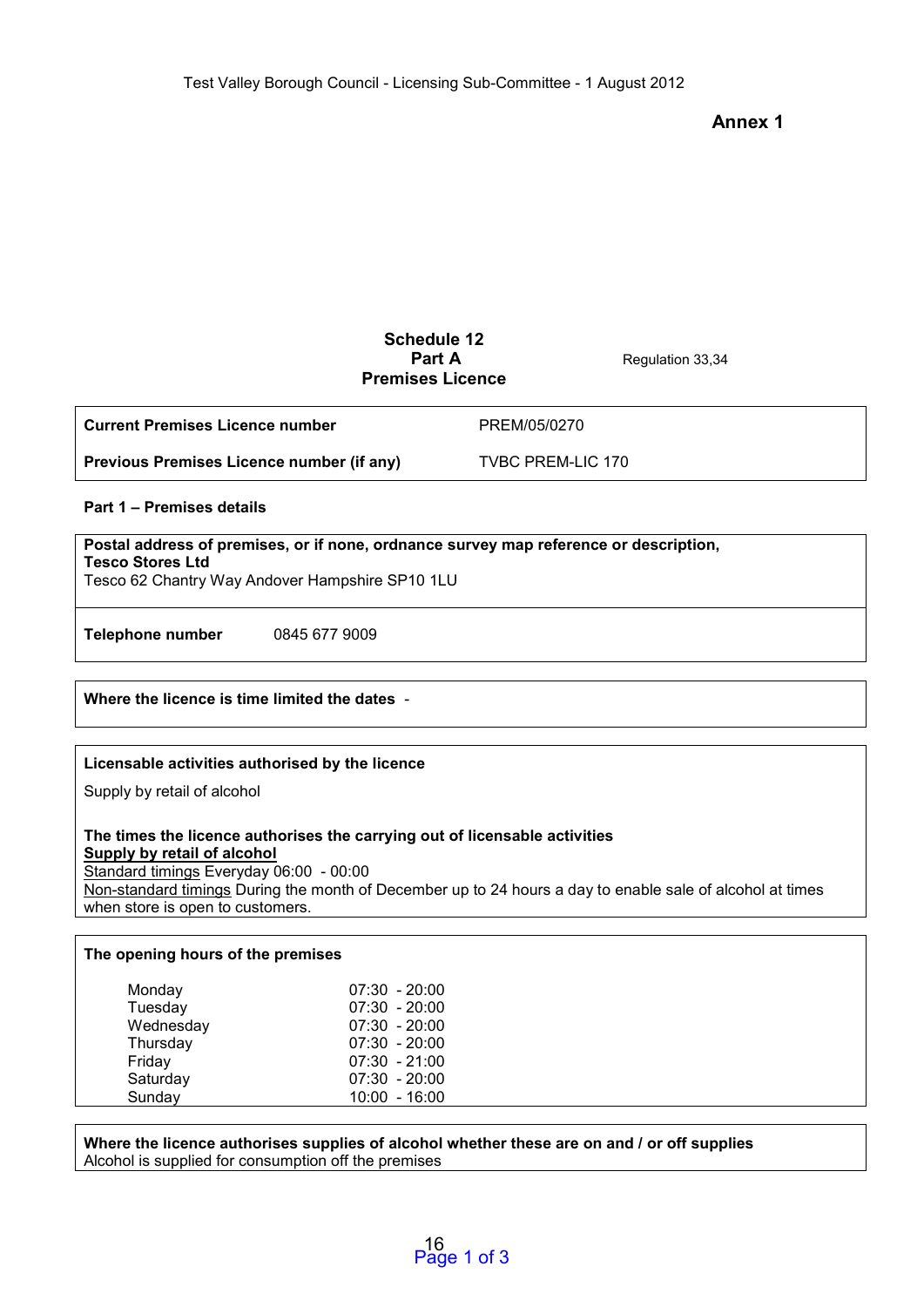## **Part 2**

### **Name, (registered) address, telephone number and email (where relevant) of holder of premises licence**

Tesco Stores Ltd Tesco House Delamare Road **Cheshunt** Waltham Cross **Herts** EN8 9SL

**Registered number of holder, for example company number, charity number (where applicable)**  00519500

**Name, address and telephone number of designated premises supervisor where the premises licence authorises for the supply of alcohol** 

**Personal licence number and issuing authority of personal licence held by designated premises supervisor where the premises licence authorises for the supply of alcohol** 

Personal Licence Number: 2009/00609/06PEN Licensing Authority: Eastleigh Borough Council

This premises licence is issued by Test Valley Borough Council as licensing authority under part 3 of the Licensing Act 2003 and regulations made thereunder

Date licence originally granted 8th day of November 2005 Date this licence printed 13 June 2012

Test Valley Borough Council Beech Hurst Weyhill Road Andover Hampshire SP10 3AJ